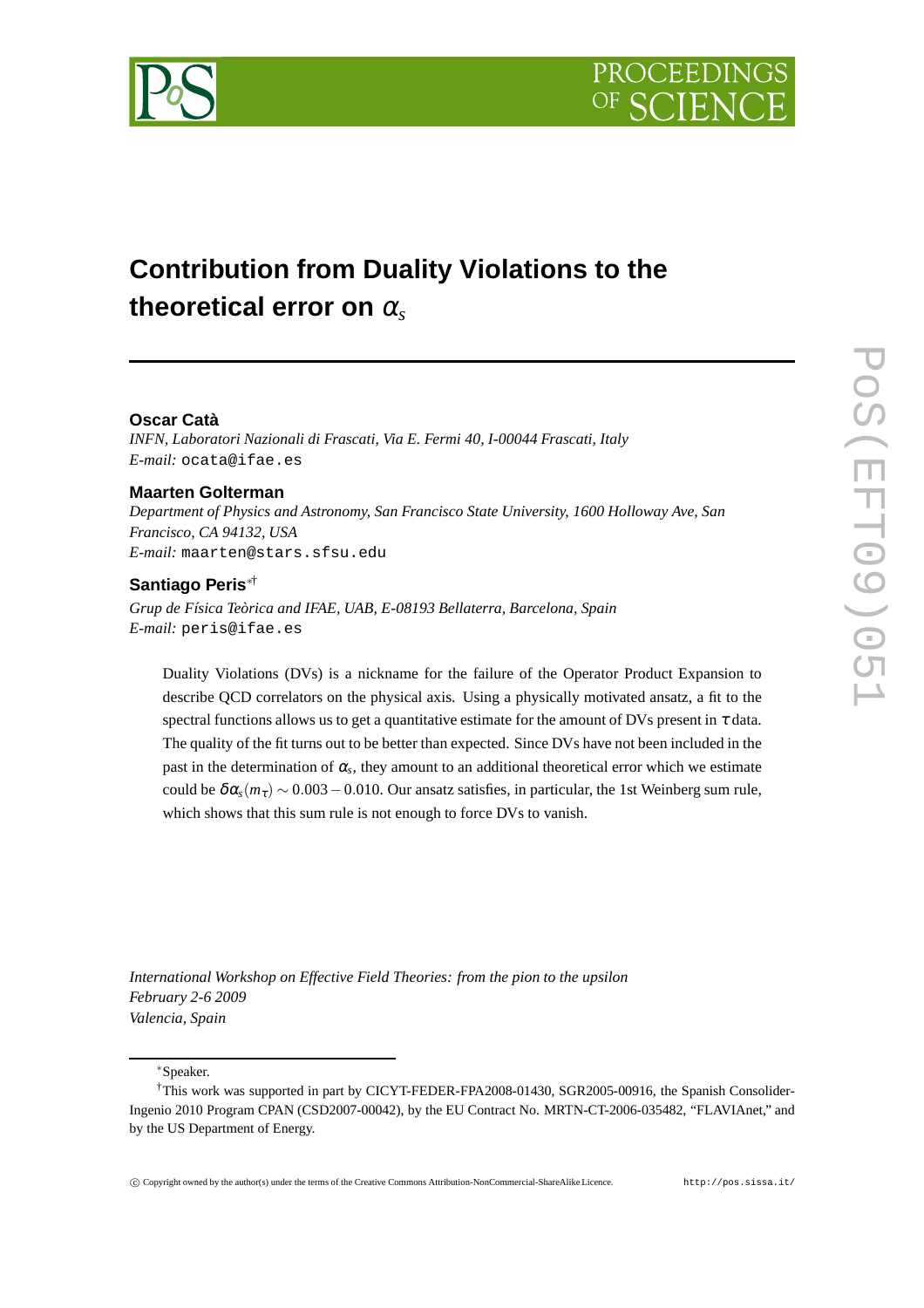#### **1. Introduction**

Our knowledge of  $\alpha_s$  is of fundamental importance. This statement, which is obviously true in QCD, can potentially go far beyond the Standard Model. Let us remember, for instance, that the value of  $\alpha_s(M_Z)$  strongly affects the physics at much higher scales in the context of Grand Unification[1]. An increasingly accurate determination of  $\alpha_s$  is, therefore, an important goal which fully deserves the continuous effort it has attracted [2].

When determining  $\alpha_s$ , the decay of the tau lepton has proved to be a very convenient process [3]. For one thing, it is the only lepton which is heavy enough to decay into hadrons, so its decay obviously happens without the complications of a hadronic contamination in the initial state. Furthermore, thanks to a tremendous experimental effort, there are also very accurate data available [4].

The flip side of all the previous advantages is that the tau mass,  $m<sub>\tau</sub> \approx 1.77$  GeV, is very close to the QCD scale,  $\Lambda_{\text{OCD}} \sim 1$  GeV, which means that effects going beyond perturbation theory have to be brought under very good theoretical control in order to be able to reliably obtain a very accurate determination of <sup>α</sup>*<sup>s</sup>* . Or else, discrepancies arise. For instance, recent determinations of <sup>α</sup>*<sup>s</sup>* find the following values:

$$
\alpha_{s}(m_{\tau}^{2}) = 0.344 \pm 0.005_{\exp} \pm 0.007_{\text{th}} [5], \quad \alpha_{s}(m_{\tau}^{2}) = 0.332 \pm 0.005_{\exp} \pm 0.015_{\text{th}} [6],
$$
  

$$
\alpha_{s}(m_{\tau}^{2}) = 0.321 \pm 0.005_{\exp} \pm 0.012_{\text{th}} [7], \quad \alpha_{s}(m_{\tau}^{2}) = 0.316 \pm 0.003_{\exp} \pm 0.005_{\text{th}} [8]. (1.1)
$$

With the high level of precision claimed, these determinations are not compatible. So, either there are assumptions which went into the corresponding analysis which are not correct, or the errors have been underestimated.

Perturbative effects (even after resummations) are not all there is. After all hadrons cannot be obtained solely from summing Feynman diagrams and there are also genuinely nonperturbative effects. These are understood mostly in the framework of the Operator Product Expansion (OPE), where they take the form of condensates [9][10], but there may be others[11]. In this framework there is a potential problem since the OPE is supposed to be a valid expansion only in the euclidean (i.e.  $Q^2 > 0$ ), whereas the experimental data are fully restricted to the minkwoski region (i.e.  $Q<sup>2</sup> < 0$ ). In order to connect the two regions an assumption about analytic continuation has to be made. For inclusive quantities like tau decay, it amounts to using Cauchy's theorem on the OPE instead of using it on the full Green's function, which is the one truly satisfying the right analytic properties. This assumption, first proposed in Ref. [12], has been employed in all analyses of tau decay up to date, starting with the pioneering work in Ref. [3]. The amount by which this assumption fails is referred to as Duality Violations (DVs) (see Eq. (1.4) and below for a more precise definition). Obviously, if this assumption is not right with enough accuracy, an associated theoretical error should be included in the final error for  $\alpha_s$ .

It is clear that the properties of the OPE are crucial for understanding the physics of tau decay. For instance, a recent analysis [5] based on Aleph data finds for the gluon condensate the following values:

$$
\frac{\alpha_s}{\pi} \langle GG \rangle \Big|_{\text{Vector}} = (-0.8 \pm 0.4) \times 10^{-2} \text{ GeV}^4 \ , \quad \frac{\alpha_s}{\pi} \langle GG \rangle \Big|_{\text{Axial}} = (-2.2 \pm 0.4) \times 10^{-2} \text{ GeV}^4 \ , \quad (1.2)
$$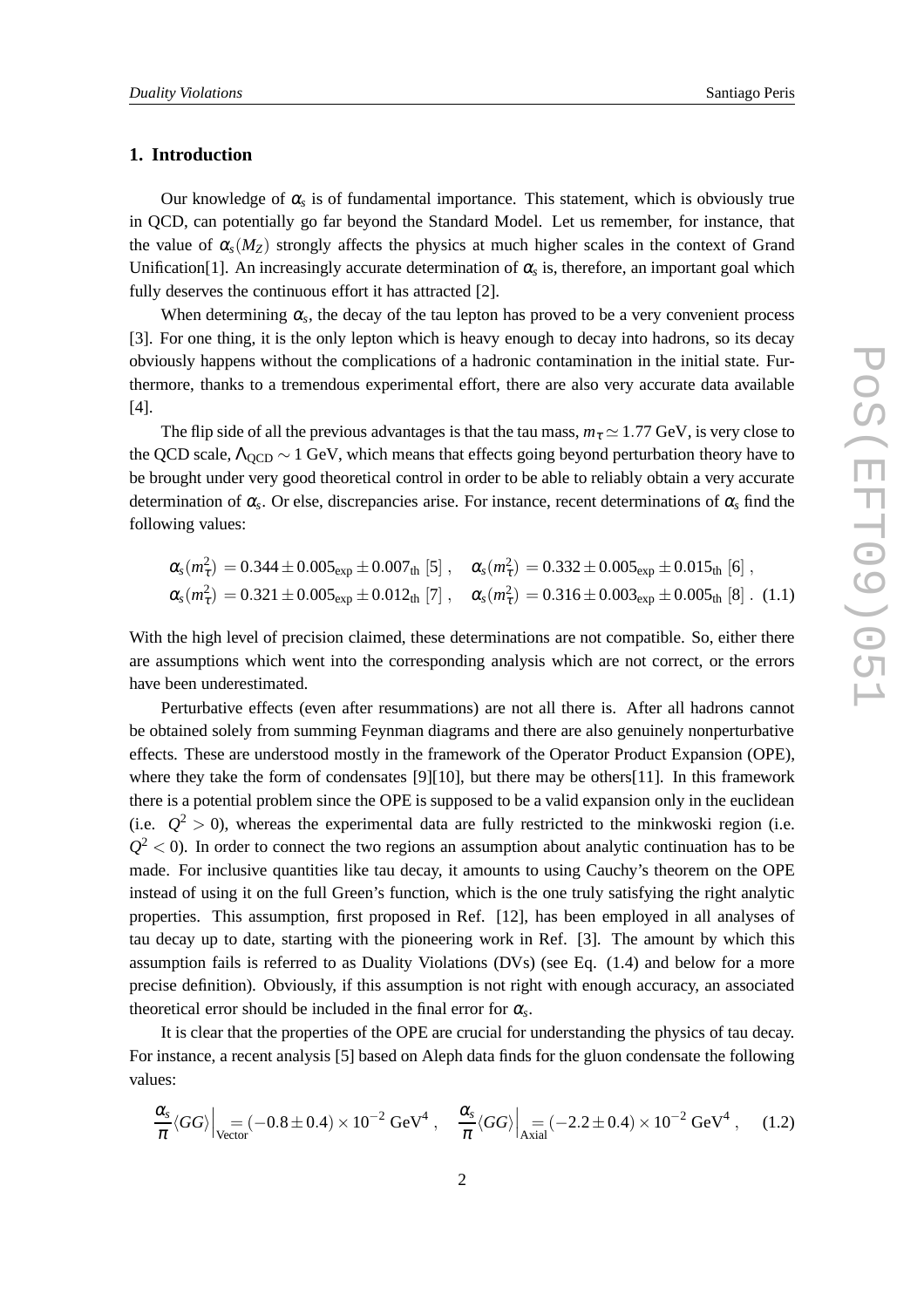depending on whether the vector or the axial-vector spectral functions are employed. These two values are not compatible and, if taken literally, they would signal a clear breakdown of the OPE.

Given the situation, and the precision sought, we think it is time for a reassessment of the total theoretical error involved. Studies have been made of the error involved in the different resummations of perturbation theory [8, 13], and also of the combination of spectral functions which may be optimal [7, 14], but the amount of work dedicated to assess the validity of the assumption that DVs are absent is surprisingly meager. This is so even though there are rather general expectations that it must fail at some level [15]. This is partly why we decided to take a fresh look at this problem and make a reasonable estimate of the theoretical error involved  $[16 - 18]$ .

Defining

$$
\Delta_{V,A}(q^2) = \Pi_{V,A}(q^2) - \Pi_{V,A}^{\text{OPE}}(q^2) , \qquad (1.3)
$$

the central equation for the discussion is given by [17, 18]

$$
\int_0^{s_0} ds \, P(s) \, \frac{1}{\pi} \text{Im} \, \Pi_{V,A}(s) = -\frac{1}{2\pi i} \oint_{|q^2|=s_0} dq^2 \, P(q^2) \, \Pi_{V,A}^{OPE}(q^2) + \mathscr{D}_{V,A}^{[P]}(s_0) \,. \tag{1.4}
$$

where

$$
\mathscr{D}_{V,A}^{[P]}(s_0) = -\int_{s_0}^{\infty} ds \ P(s) \ \frac{1}{\pi} \mathrm{Im} \Delta_{V,A}(s) \ . \tag{1.5}
$$

is the function encoding all the DVs. In particular, if the OPE were a convergent expansion in the region of interest, one would have  $\Delta_{V,A}(q^2) = 0$  and no duality violations. Effectively, this is the assumption made in all analyses up to now. The problem with this assumption is that, on the minkowski axis, where the data are located, this obviously cannot happen as the OPE does not reproduce the spectrum, i.e. we *know* that  $Im\Delta_{V,A}(q^2) \neq 0$ . Therefore, the question to address is rather how large  $\mathscr{D}_{VA}^{[P]}$  $V_{V,A}^{|V|}(s_0)$  can be. Regretfully, and this probably explains why the question has not been addressed before, there is no theory of DVs so the answer cannot be obtained in QCD from first principles.

# **2. Extracting Duality Violations from** <sup>τ</sup> **data**

The function Im∆ $_{V,A}(s)$  in Eq. (1.5) requires knowledge of the spectrum up to infinite energy and this is, in principle, unknown. This is the main difficulty. In order to make progress, it is necessary to have a physically motivated model with which to extrapolate the data from the region below the tau mass to the region above it.

Motivated by very general arguments on Regge theory and asymptoticity of the OPE, we would like to suggest the following simple form for the parametrization of the DVs:

$$
\frac{1}{\pi} \text{Im}\Delta_{V,A}(s) = \theta(s - s_{min}) \kappa_{V,A} e^{-\gamma_{V,A}s} \sin(\alpha_{V,A} + \beta_{V,A}s) \tag{2.1}
$$

The exponential fall-off is expected to originate from the intrinsic error inherent to an asymptotic expansion and the sine function from a harmonic expansion of the periodic function representing the daughter repetitions in the spectrum of Regge theory. The step function ensures the validity of the parametrization  $(2.1)$  only at high-enough energies. In other words,  $(2.1)$  represents the first correction to the asymptotic behavior of the spectral function at high energies given by the parton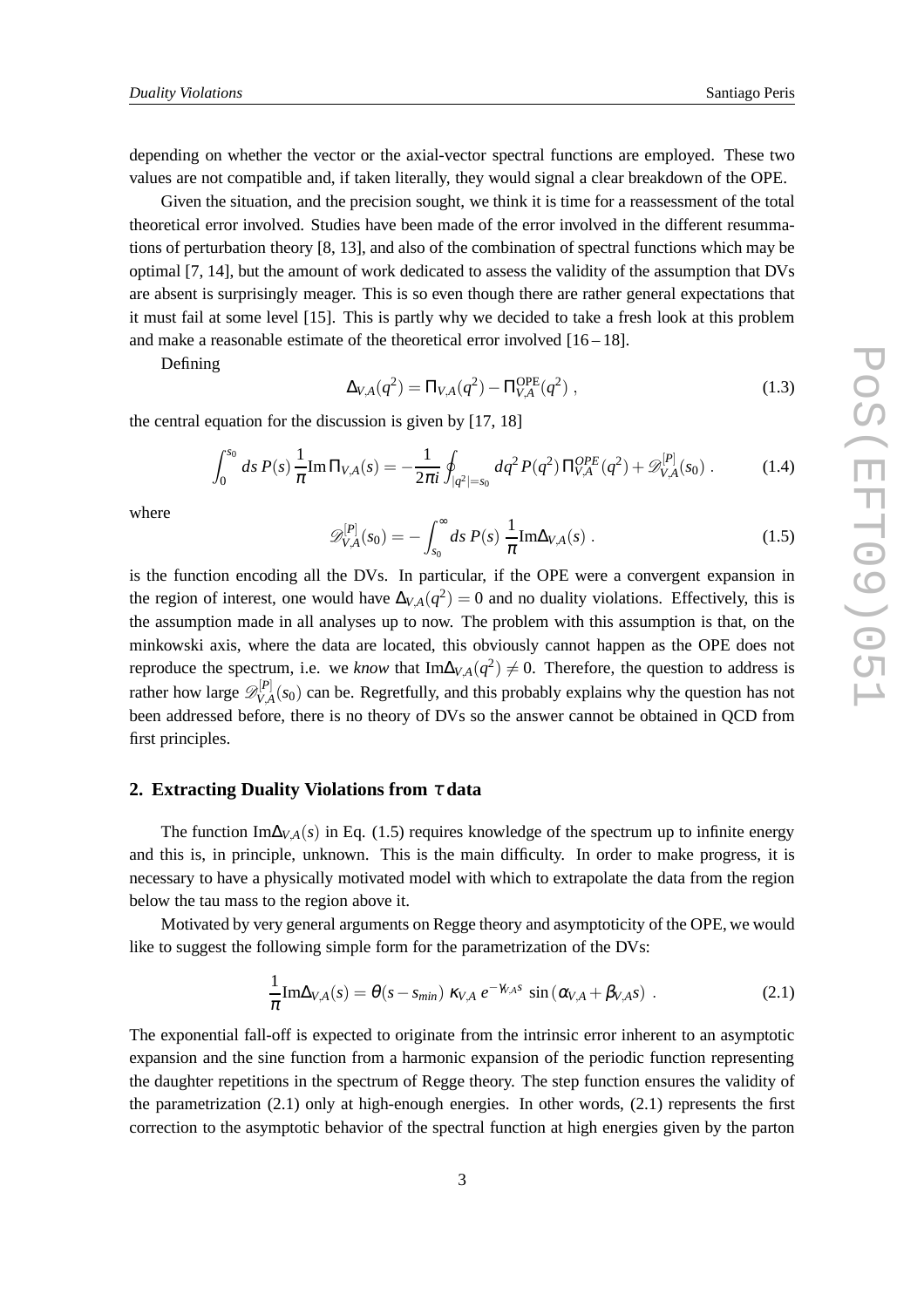

**Figure 1:** Different combinations of spectral functions  $(V, A, \text{ and } V \pm A)$  (data points in black) compared with Fixed-Order perturbation theory (green flat line) and the result of our fit (2.1-2.2) (red curve).

model plus condensates. In Refs. [15]-[18] a model is studied which realizes all the expected features known of the OPE in QCD and Regge theory, and for which Eq. (2.1) is the correct behavior.

A fit of perturbation theory<sup>1</sup> plus the parametrization  $(2.1)$  to the spectral functions, in the window 1.1 GeV<sup>2</sup>  $\leq$  s  $\leq$   $m_{\tau}^2$ , yields [16]:

$$
\kappa_V = 0.018 \pm 0.004 \qquad , \qquad \kappa_A = 0.20 \pm 0.06 \qquad ,
$$
  
\n
$$
\gamma_V = 0.15 \pm 0.15 \qquad \text{GeV}^{-2} \qquad , \qquad \gamma_A = 1.7 \pm 0.2 \qquad \text{GeV}^{-2} \qquad ,
$$
  
\n
$$
\alpha_V = 2.2 \pm 0.3 \qquad , \qquad \alpha_A = -0.4 \pm 0.1 \qquad ,
$$
  
\n
$$
\beta_V = 2.0 \pm 0.1 \qquad \text{GeV}^{-2} \qquad , \qquad \beta_A = -3.0 \pm 0.1 \qquad \text{GeV}^{-2} \qquad ,
$$
  
\n
$$
\frac{\chi^2}{dof} = \frac{10}{79} \simeq 0.13 \qquad , \qquad \frac{\chi^2}{dof} = \frac{17}{78} \simeq 0.22 \qquad .
$$
\n(2.2)

The result of this fit is compared to the data in Fig. 1. As one can see from the plots and the corresponding  $\chi^2/dof$ , the quality of the fits is more than acceptable.

Since now one has a way to extrapolate the spectral function all the way to infinity, it makes sense to ask whether the ansatz (2.1) together with the values for the parameters (2.2) satisfies the 1st Weinberg sum rule<sup>2</sup> (WSR1).<sup>3</sup> One may not expect, however, that the condition to satisfy WSR1 will do away with DVs altogether. The reason is that  $\alpha_s$  is determined from the  $V + A$ combination of spectral functions in  $\tau$  decay whereas WSR1 obviously depends on the orthogonal combination *V* −*A* which contains no perturbative contribution (and, therefore, no dependence on

 $1$ Condensates give negligible contributions [16].

<sup>&</sup>lt;sup>2</sup>We remark that the 2nd Weinberg sum rule breaks down away from the chiral limit.

 $3$ We thank A. Pich for asking this question.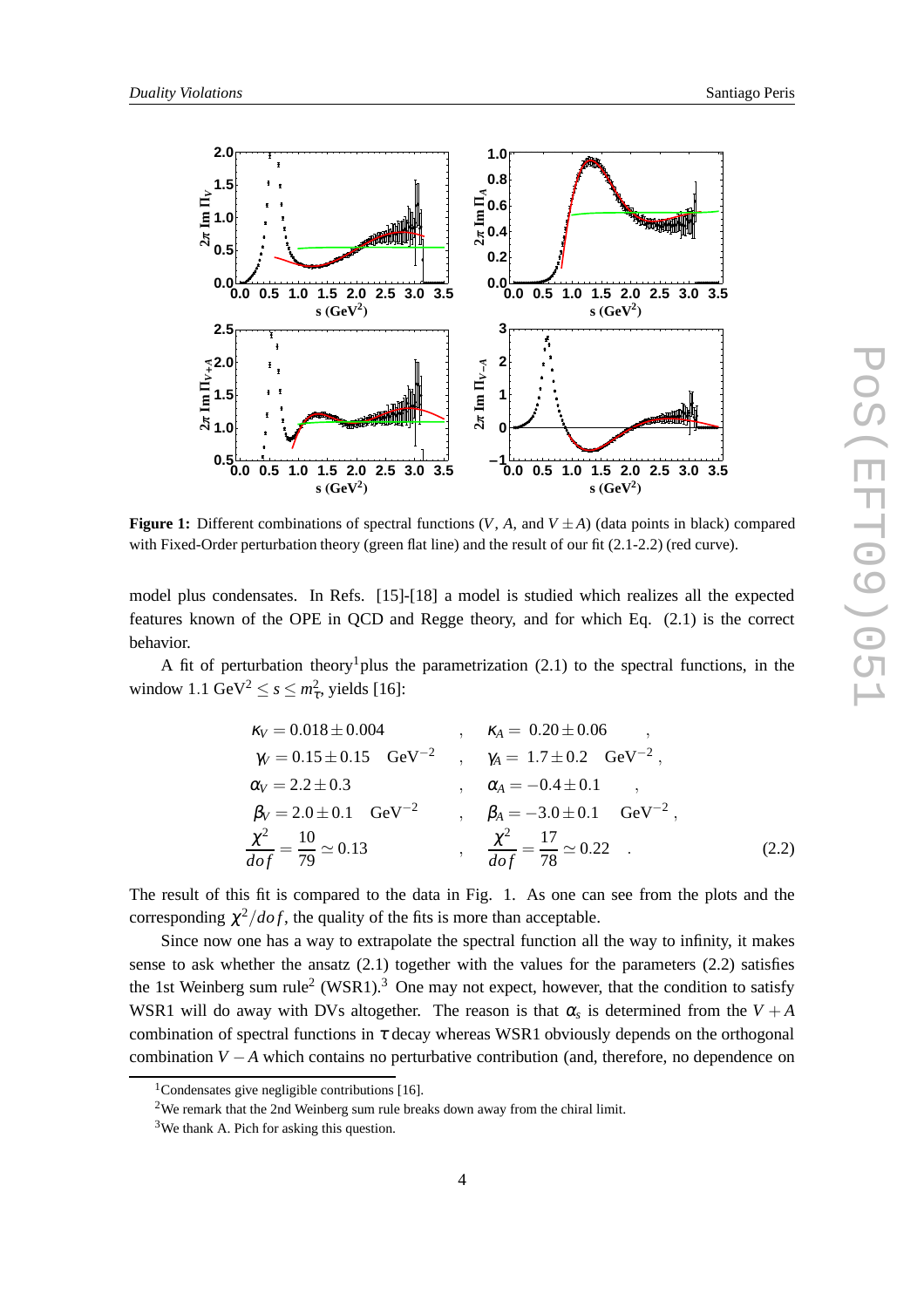

**Figure 2:** Left panel: result of the WSR1 for  $s_0 = m_\tau^2$  employing  $\tau$  data. Right panel: the WSR1 extrapolated to higher energies with the use of our ansatz (2.1-2.2). The (blue) horizontal line is given by the value of  $f_{\pi}^2$ .

 $\alpha_s$ ). At any rate, due to the smallness of the *u*,*d* quark masses, the WSR1 may be expressed, within a very good approximation, as

$$
\text{WSR1}(s_0) = \frac{1}{2\pi} \int_0^{s_0} ds \,\text{Im}\Pi_{V-A} = f_\pi^2 \quad . \tag{2.3}
$$

This sum rule, which is supposed to be valid only for  $s_0$  very large, follows from the general result in Eq. (1.4), *provided* the DV contribution  $\mathscr{D}_{V-A}^{[P=1]}$  $V = V \left( V - A \right)$  is set to zero.<sup>4</sup> This can be seen by taking the particular polynomial  $P(q^2) = 1$  and remembering that there is no condensate of dimension two from the OPE in the *V* − *A* combination. In other words, for any finite  $s_0$ , the WSR1 is a measure of DVs at that scale since only when  $s_0 \rightarrow \infty$  can one make sure that DVs vanish (see Eq. (1.5)). The result of the integral up to an scale  $s_0$  is shown in Fig. 2. On the left panel, one sees that the experimental data grossly violates the WSR1 at  $s = m_{\tau}^2$ , exposing thereby the existence of DVs at this scale. At higher energies, the assumption of no DVs is tantamount to essentially a constant zero line from  $m_{\tau}^2$  onwards for the *V* − *A* combination of spectral functions shown on the rightmost lower panel in Fig. 1.<sup>5</sup> This means that the result obtained on the left panel of Fig. 2 for  $s_0 = m_{\tau}^2$ cannot improve at higher energies but remains constant. Our conclusion, therefore, is that DVs are clearly not vanishing at  $m_{\tau}^2$ .

On the contrary, when the data are extrapolated at higher energies taking into account DVs with our parametrization  $(2.1, 2.2)$ , the sum rule does get satisfied within errors, as it should. This is shown on the right panel of Fig. 2.

The presence of the DV term (2.1) with the values for the parameters extracted from the fit (2.2) affects the standard extraction of  $\alpha_s$  made through Eq. (1.4) because of the contribution coming from  $\mathscr{D}_{V,A}(s_0)$ . We have estimated in Ref. [16] the associated theoretical error in  $\alpha_s$  due to DVs as

$$
\delta \alpha_s(m_\tau) \sim 0.003 - 0.010 , \qquad (2.4)
$$

where the spread of values includes the propagation of all the errors involved. Another attempt at estimating this theoretical error was made in Ref. [5], with the result that DVs were negligibly small. However, unlike in our analysis, no detailed fits to the spectral data were made in this reference.

<sup>&</sup>lt;sup>4</sup>Contributions from condensates are expected to be negligible.

 $5$ Again, the contributions from the condensates are negligible [16].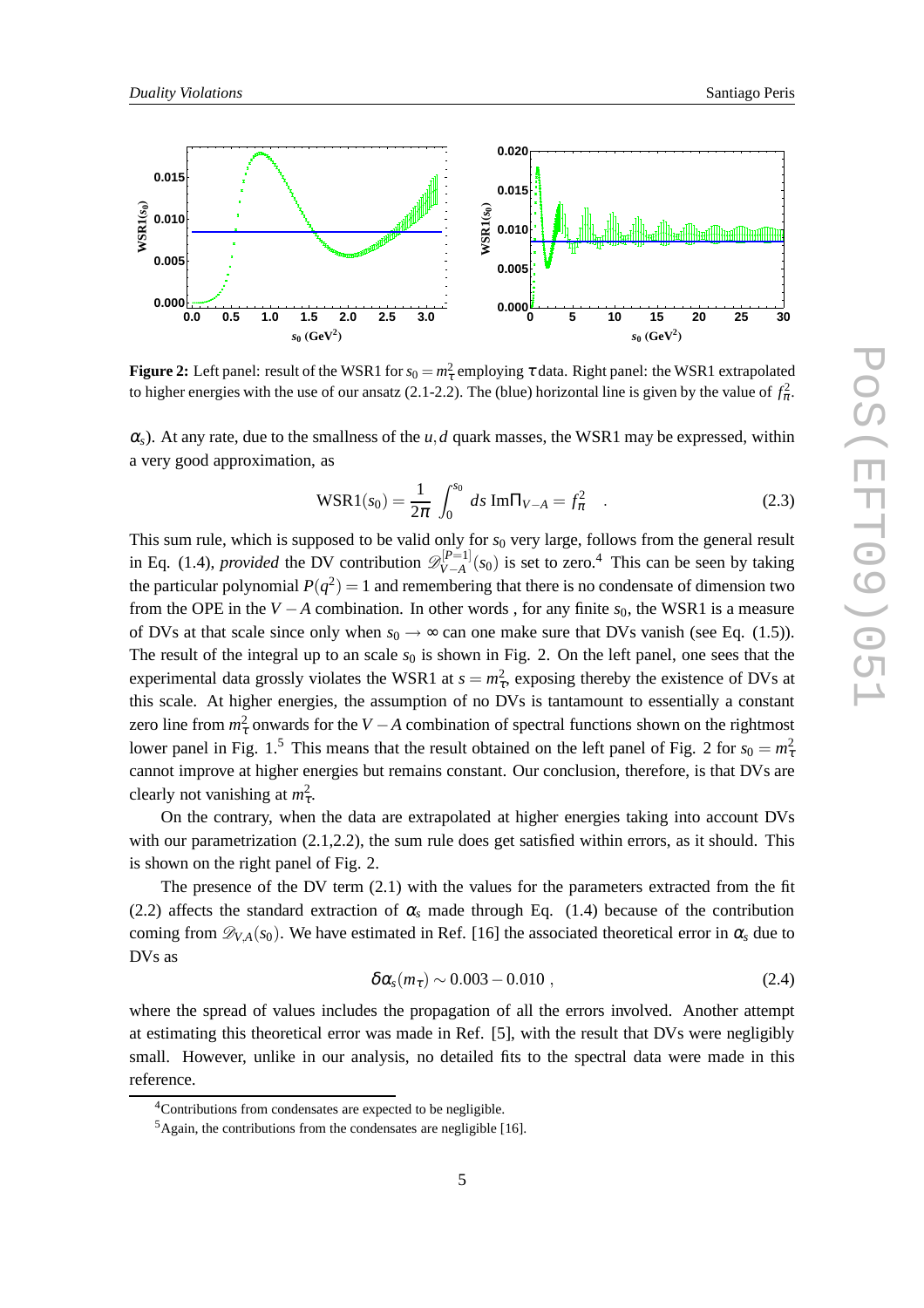

**Figure 3:** Plots of the vector spectral function in tau decay (left panel) and  $e^+e^-$  (right panel) as compared to perturbation theory (green flat line) and the result of the combined fit (3.1) (red oscillating curve).

# **3. Inclusion of** *e* +*e* <sup>−</sup> **data. Conclusions**

Since our DV ansatz allows one to go to higher energies, one may wonder how well our vector spectral function compares with the data extracted from  $e^+e^-$ .<sup>6</sup> Of course, our ansatz (2.1) cannot be directly used for  $e^+e^-$  data because it contains only isospin one (i.e. the *ud* combination) whereas in  $e^+e^-$  one has the flavor singlet combination  $(2/3)\overline{u}u - (1/3)\overline{d}d - (1/3)\overline{s}s$ . Neglecting this fact and adjusting only for the different charges involved (a bold step to take) plus a shift in the parameter  $\alpha \rightarrow \alpha'$  (to take into account that the *s* quark is much heavier than the *u*,*d*; a modification which is suggested by the model in  $[15]-[18]$ ) we have performed a simultaneous fit to the vector spectral function from  $\tau$  decay, together with the vector spectral function in  $e^+e^-$  above 4 GeV<sup>2</sup> up to the charm threshold [20]. The  $e^+e^-$  data between  $m_{\tau}^2$  and 4 GeV<sup>2</sup> is controversial [21] and we have not used it.

The result of this simultaneous fit becomes

$$
\kappa_V = 0.024 \pm 0.004 \n\gamma_V = 0.40 \pm 0.12 \n\alpha_V = 1.82 \pm 0.19 \n\beta_V = 2.14 \pm 0.11 \n\alpha'_V = 5.2 \pm 1.4 \n\frac{\chi^2}{dof} = \frac{22}{87} \approx 0.25
$$
\n(3.1)

which entails a shift from the values obtained only with  $\tau$  data in (2.2), although it is compatible within errors. The result of the fit  $(3.1)$  can be seen in Fig. 3. As one can see, given the assumptions made, our ansatz is not grossly incompatible with  $e^+e^-$  data. Taking the values (3.1) at face value, the theoretical error in  $\alpha_s$  turns out to be smaller than (2.4) by a factor of  $\sim$  3.

We think it is advisable not to fall on the optimistic side when it comes to estimating a theoretical error. From the plots in Fig. 1 and 2, we conclude that a theoretical error in the determination of  $\alpha_s$  from duality violations at the level of Eq. (2.4) is not at all excluded. However, this error has not been included up to now in any determination of  $\alpha_s$  from  $\tau$  decay. Until we learn more about DVs, we think it should. We refer to Ref. [16] for more details and further discussions.

<sup>6</sup>Regretfully, there are no data at higher energies in the axial channel.